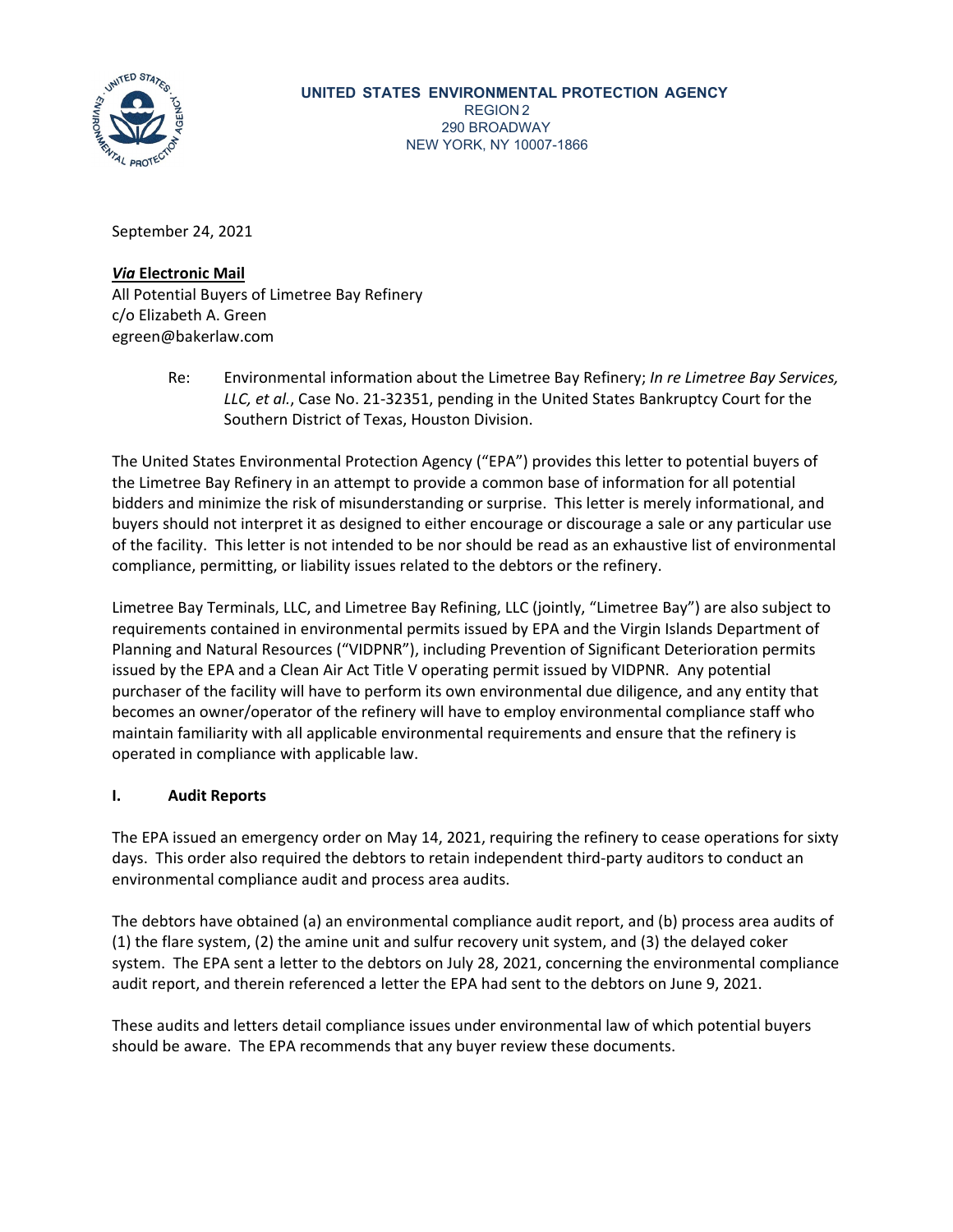## **II. 2021 Complaint and Joint Stipulation**

On July 12, 2021, the United States filed suit against Limetree Bay in the United States District Court for the Virgin Islands, for injunctive relief for compliance with environmental law. Case No. 1:21-cv-264. On the same day, the United States filed with the court a joint stipulation with Limetree Bay.

The joint stipulation requires Limetree Bay, among other things, to:

- (a) Submit a plan for purging hydrocarbons from the refinery to bring the refinery to an indefinite state of shutdown, including operation of ambient air monitors during the purging process; $<sup>1</sup>$  $<sup>1</sup>$  $<sup>1</sup>$ </sup>
- (b) Conduct the purging process in accordance with the EPA-approved Hydrocarbon Purge Plan, subject to any modification necessary, and not begin purging without the EPA's approval;
- (c) Except as otherwise provided in the stipulation, at least ninety days before restarting the refinery or any refinery process unit:
	- (1) Notify both the presiding court and the United States,
	- (2) Submit the Corrective Action Plan required by the May 14 order to the EPA. The plan must specify which measures must be completed before restarting the refinery or a refinery process unit, and
	- (3) Submit an ambient air monitoring plan to the EPA that includes operation of hydrogen sulfide (H<sub>2</sub>S) and sulfur dioxide (SO<sub>2</sub>) monitors at nine EPA-identified monitoring sites;
- (d) Except as otherwise provided in the stipulation, at least thirty days before restarting the refinery or any refinery process unit, install and operate the nine ambient air monitoring sites plus a meteorological tower; and
- (e) Before restarting the refinery or any refinery process unit, complete all measures necessary to eliminate any imminent and substantial endangerment to public health or welfare or the environment.

### **III. 2011 Consent Decree**

On January 26, 2011, the United States and the United States Virgin Islands filed suit against HOVENSA in the United States District Court for the Virgin Islands seeking injunctive relief and civil penalties for alleged violations of the Clean Air Act, 42 U.S.C. §§ 7401-7671, and the Virgin Islands Air Pollution Control Act. In conjunction with the filing of the complaint, the United States lodged a consent decree resolving the claims alleged in the complaint. The court entered the consent decree on June 7, 2011. The claims addressed in the 2011 consent decree included alleged violations of the Clean Air Act and its

<span id="page-1-0"></span><sup>&</sup>lt;sup>1</sup> Limetree has submitted to EPA, and EPA has approved, Phases 1 and 2 of the Hydrocarbon Purge Plan. Information about Phases 1 and 2 can be found on the EPA website at [https://www.epa.gov/vi/limetree-bay](https://www.epa.gov/vi/limetree-bay-terminals-and-limetree-bay-refining-llc)[terminals-and-limetree-bay-refining-llc.](https://www.epa.gov/vi/limetree-bay-terminals-and-limetree-bay-refining-llc) Limetree has indicated that it expects to provide at least one additional plan (Phase 3) to EPA for hydrocarbon purging, and that additional phases after Phase 3 may be necessary to fully complete the purging process.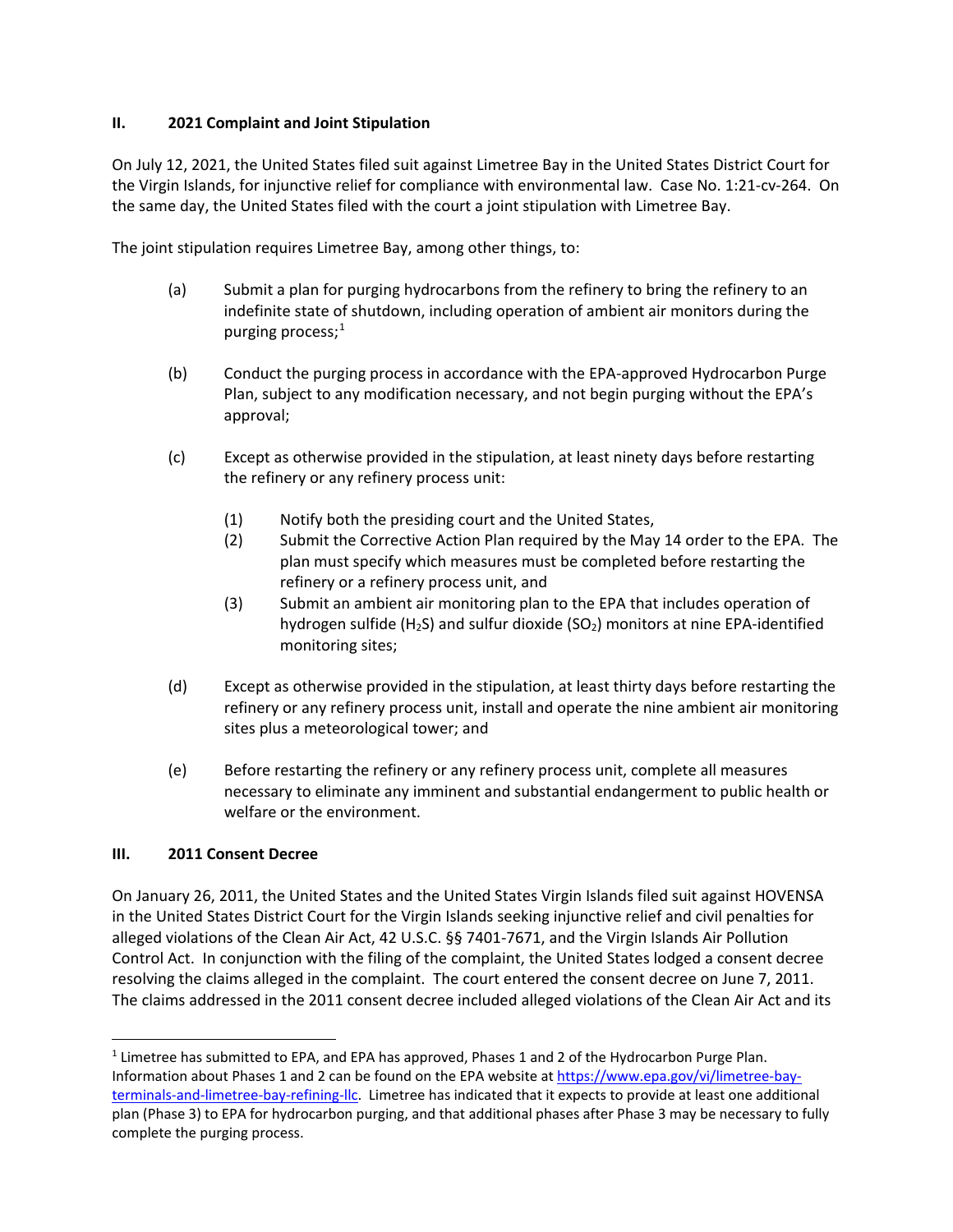implementing regulations, including prevention of significant deterioration provisions, the New Source Performance Standards ("NSPS"), leak detection and repair ("LDAR") provisions for equipment leaks, and National Emission Standards for Hazardous Air Pollutants for benzene waste operations provisions. The 2011 consent decree required HOVENSA to: reduce nitrogen oxide ("NOx") emissions and control SO2, particulate matter ("PM"), and carbon monoxide ("CO") emissions from the refinery's fluid catalytic cracking unit; significantly reduce  $NO<sub>x</sub>$  emissions from the refinery's heaters, boilers, generating turbines, and compressor engines through the installation of pollution control equipment; reduce  $SO_2$ emissions by burning lower sulfur fuel oil and complying with H2S limits for fuel gas combustion requirements for heaters, boilers, flares, and sulfur recovery plants; comply with regulatory requirements for acid gas and hydrocarbon flaring, and implement a program to investigate and correct the causes of flaring incidents and take preventive action; create a preventive maintenance and operation plan for minimizing  $SO<sub>2</sub>$  emissions from the sulfur recovery plant; reduce emissions of volatile organic compounds ("VOCs") through stricter LDAR requirements for equipment leaks and by replacing valves that are leaking above a specified level with low emissions valves or low emissions valve packing; and reduce emissions of benzene by improving management of benzene waste streams. The 2011 consent decree also required HOVENSA to pay \$5,375,000 in civil penalties and deposit \$4,875,000 into an escrow account to be used to implement Territorial Supplemental Environmental Projects.

## **IV. Modification of 2011 Consent Decree**

On August 25, 2020, the United States lodged the proposed First Modification of the Consent Decree with the court. The first modification was subject to a thirty day public comment period. After reviewing and responding to public comments, the United States filed a motion to enter the First Modification of the Consent Decree on April 26, 2021. The motion to enter is still pending before the court. A second, non-material modification of the consent decree that does not require court approval was also submitted to the court on April 26, 2021.

The First Modification adds Limetree Bay and the Environmental Response Trust ("ERT") as parties to the consent decree and transfers uncompleted or ongoing decree responsibilities to Limetree Bay and the ERT, such that Limetree Bay and the ERT effectively step into the shoes of HOVENSA, and HOVENSA is released from its decree obligations and liabilities as of the date of entry of the First Modification. The First Modification also modifies the following deadlines and injunctive relief obligations to reflect the changed operational realities of the refinery: (1) briefly extends the deadline for Limetree Bay to install Qualifying Controls and apply for emission limits from the appropriate permitting authority sufficient to achieve 3,663 tons per year of  $NO<sub>x</sub>$  emission reductions; (2) modifies the language to reflect the current configuration of the East Side sulfur recovery plant ("SRP") and extends the deadline for installing control technology to control the sulfur emissions from the East Side SRP and comply with NSPS Subparts A and Ja; (3) modifies the requirement to install and operate flare gas recovery systems ("FGRS") on certain flares in order to comply with NSPS Subpart Ja and potentially requires Limetree Bay to perform mitigation projects if emissions exceed a specified level. Specifically, because the operational profile of the refinery is now significantly different as compared to when the consent decree was entered into in 2011, the First Modification conditions the installation of FGRS on the refinery's flaring emission levels after restart (as defined in the First Modification); providing that FGRS is not required if flaring emissions remain below specified gas flow rates, but requiring Limetree Bay to install and operate FGRS if the specified gas flow rates are exceeded<sup>[2](#page-2-0)</sup>, thereby ensuring the expected emission

<span id="page-2-0"></span><sup>&</sup>lt;sup>2</sup> On April 13, 2021, Limetree Bay submitted a letter to EPA acknowledging that it had exceeded the specified gas flow rates, requiring Limetree Bay to install and operate FGRS on the FCCU Low Pressure Flare (Flare 8) by March 14, 2023.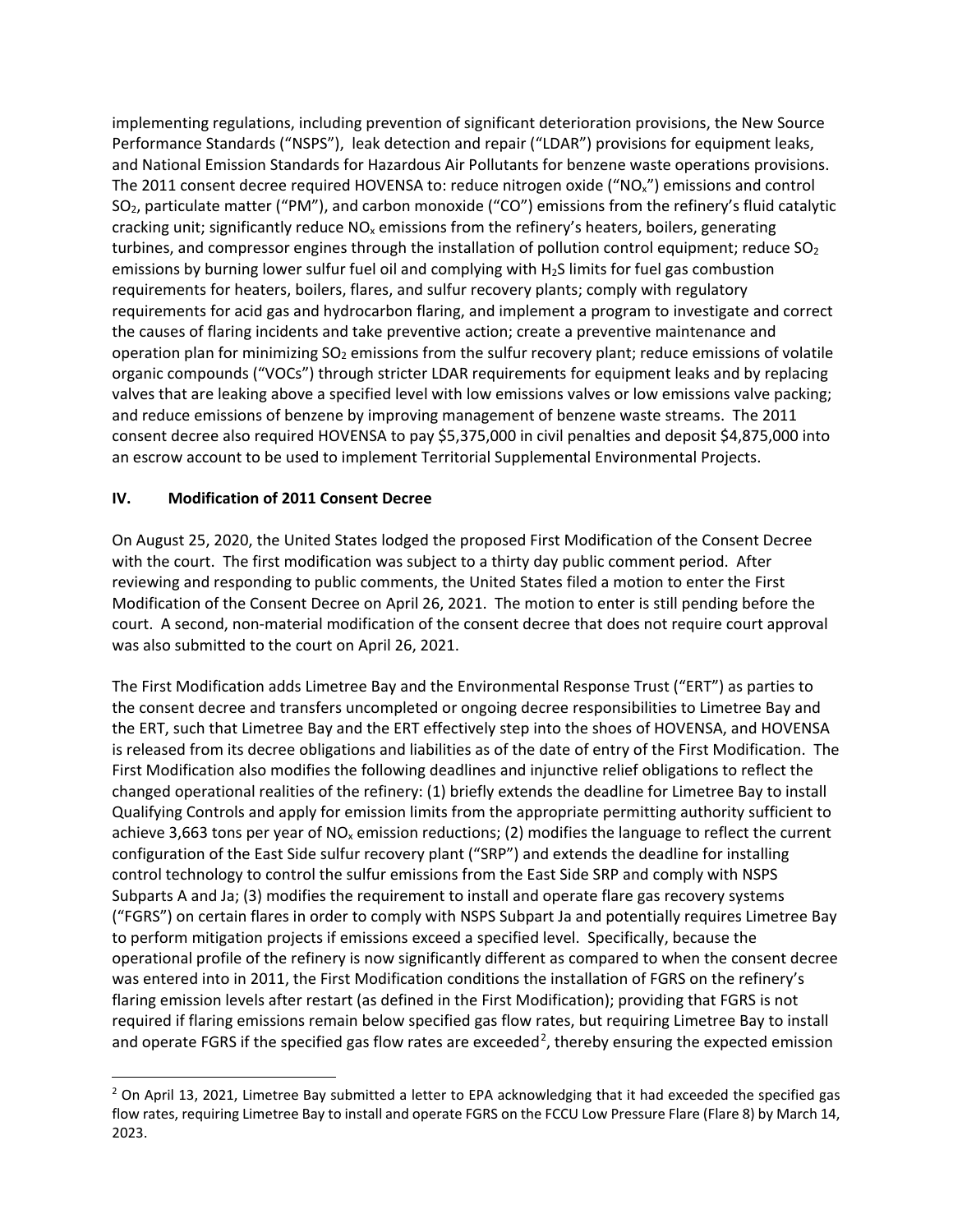reduction benefits that were required by the 2011 consent decree are obtained while taking into account the modified operating profile of the refinery; (4) modifies Section V.P (Benzene Waste NESHAP Program) to reflect that HOVENSA selected the 6 BQ compliance option set forth in 40 C.F.R. § 61.342(e), and that Limetree Bay has agreed to redo the one-time review and verification of the refinery's total annual benzene ("TAB") report following restart; (5) modifies Section V.R (LDAR Program) to make the terms consistent with the more recent LDAR regulations, including lower leak definitions, to ensure that a minimum of three audits will be conducted before the decree is terminated, and to update the Valve Preventative Leak Maintenance Program; (6) modifies Section VIII.B (NSPS Applicability: Boilers and Generating Turbines) to extend the deadline for demonstrating compliance with NSPS Subparts A and GG at GT-4, GT-7, and GT-8, and to reflect that Limetree Bay has installed combustion liner systems on GT-7 and GT-8 to reduce  $NO<sub>x</sub>$  emissions, and to operate at lower maximum load limits on GT-4, GT-7, and GT-8 until Limetree Bay demonstrates compliance with NSPS Subparts A and GG; (7) modifies Section IX.A (Territorial Supplemental Environmental Project) to reflect the transfer of HOVENSA's obligation to disburse monies for the Territorial Supplemental Environmental Project to the ERT; and (8) modifies Section IX.B (Additional Work) to reflect that HOVENSA's remaining obligations for the VIWAPA Emissions Monitoring Assistance Program were transferred to the ERT [First Modification ¶ 140A].

The consent decree conditions any transfer on the transferee executing a modification of the consent decree which makes the terms and conditions applicable to the transferee.

# **V. Prevention of Significant Deterioration Permit**

A prospective purchaser may also be required to obtain a Prevention of Significant Deterioration ("PSD") permit under the Clean Air Act to restart the refinery. 42 U.S.C. § 7475; 40 C.F.R. § 52.21.

A PSD permit is required to construct any new "major stationary source" of air pollutants, as defined by 40 C.F.R. § 52.21(b)(1), or to make a "major modification" to any existing major stationary source, as defined by 40 C.F.R. § 52.21(b)(2). *See* 40 C.F.R. § 52.21(a)(2)(iii). EPA has required PSD permits for restarting long-dormant facilities that qualify as major stationary sources because this action can qualify as either the construction of a new source or a major modification of an existing one. PSD permits must include emission limits that constitute the Best Available Control Technology ("BACT") to minimize the emission of regulated pollutants. 42 U.S.C. §§ 7475(a)(4) and 7479(3); 40 C.F.R. § 52.21(b)(12), (j)(2)-(3).

PSD permitting is factually-driven. If the refinery is required to obtain a PSD permit, the permit will require BACT to be installed and operational prior to restart of the refinery.

# **VI. Additional Clean Air Act Requirements**

As described in its complaint referenced in Section II, above, EPA has concerns about incidents of excess release of H<sub>2</sub>S and SO<sub>2</sub>. The refinery must adhere to the H<sub>2</sub>S input gas concentration limit specified in 40 C.F.R. § 60.103a(h) and the refinery's Title V operating permit of (a) 162 parts per million volume, determined hourly on a 3-hour rolling average basis, for Flare #8 and the East Mix Drum Fuel Gas System, and (b) 75 parts per million volume at the Coker Mix Drum Fuel Gas System. During incidents where emissions exceed the 500-lb.  $SO_2$  threshold in a twenty-four hour period, the refinery is also subject to requirements in 40 C.F.R. Part 60, Subpart Ja. Subpart Ja requires a regulated entity to conduct a root cause and corrective action analysis whenever  $SO<sub>2</sub>$  emissions from a flare exceed the 500-lb/day threshold.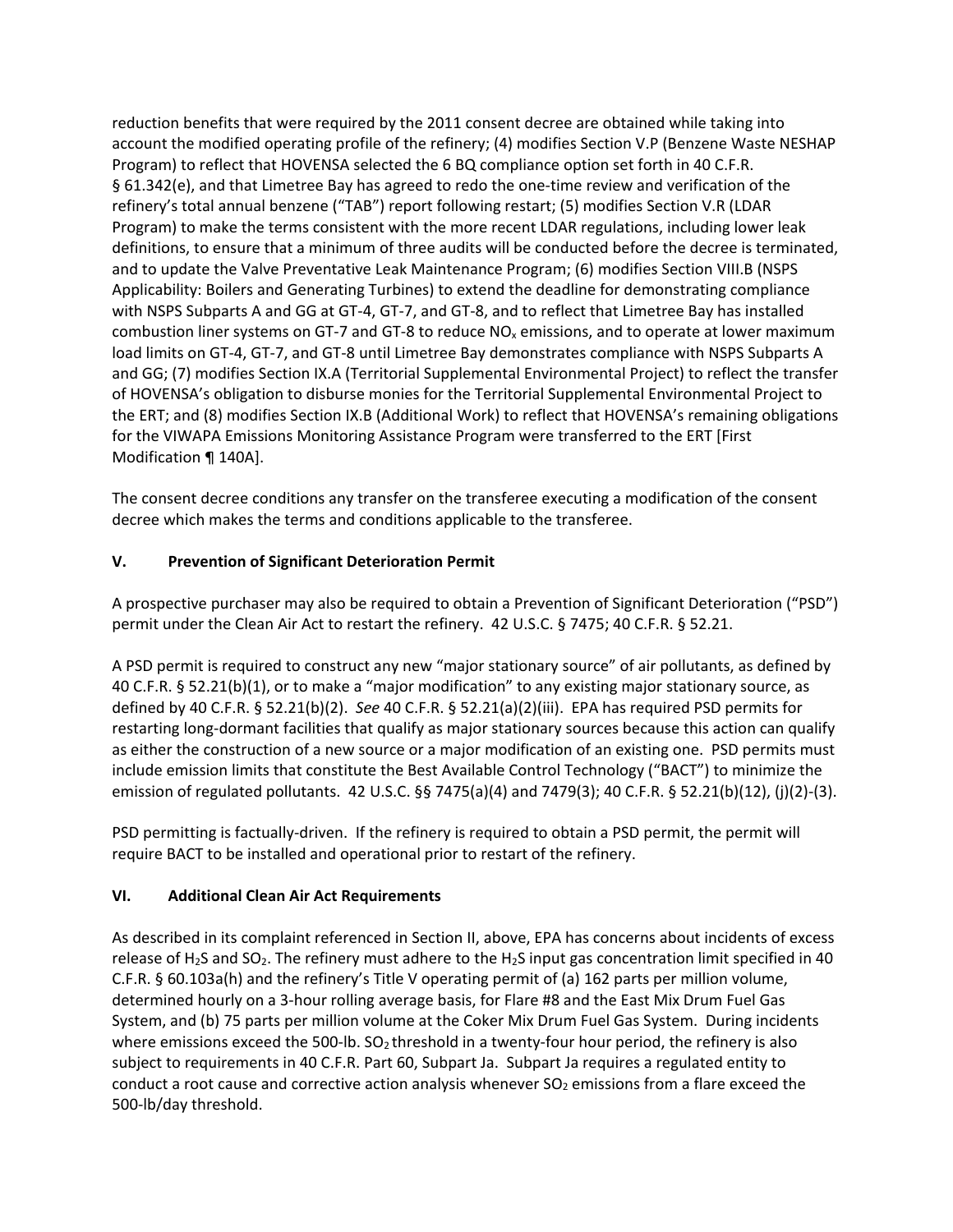The Environmental Compliance Audit Report and the Flare Systems Audit Report also identified a number of compliance issues related to Clean Air Act Risk Management Program (RMP) requirements, such as requirements relating to Process Safety Information, Process Hazard Analysis, Operating Procedures, and Training. Potential issues in these RMP elements are intended to be captured during Prestartup Review, prior to introducing a regulated RMP substance to a process. The recent release events at the refinery indicate potential failure of one or more RMP elements. A new owner or operator would be responsible for ensuring that all RMP requirements are implemented and that the interconnections between the program elements have been characterized to ensure compliance. Attention to Process Safety Information and Mechanical Integrity program elements, especially as they pertain to the safe design and maintenance of process areas in accordance with recognized and generally accepted good engineering practices, will be important for any future owner/operator of the refinery as they evaluate conformance with Prestartup Review and other program elements.

Prospective purchasers should evaluate the need for modifications to the facility's Title V operating permit under the Clean Air Act.

Finally, the EPA's Petroleum Refinery Sector Rule, NESHAP Subpart CC, requires, among other things, that oil refineries conduct fence line monitoring for benzene and that the annual average benzene emissions stay below 9  $\mu$ g/m<sup>3</sup>. Any purchaser will need to ensure compliance with this requirement.

# **VII. Resource Conservation and Recovery Act**

The Environmental Response Trust is addressing legacy contamination at the facility, in part with funding from Limetree Bay Terminals. The trust is remediating contamination from HOVENSA's operations pursuant to a federal permit issued by EPA under the Resource Conservation and Recovery Act (RCRA), 42 U.S.C. § 6901, *et seq.*, under the oversight of EPA. While the legacy contamination includes impacted groundwater subject to remediation under the permit, new contamination tied to refinery and/or terminal operations is not covered by the RCRA permit. According to the ERT, new (nonlegacy) contamination has been detected in the groundwater. The ERT and Limetree Bay are working to gather and analyze data to determine whether the refinery, terminal, or both caused the release(s) resulting in the new contamination. Any future refinery owner will be obligated under RCRA to remediate contamination on or migrating from the property it acquires. A future owner subject to such obligations may seek contribution and/or cost recovery from any liable third party to the extent allowed by law, and may propose to reach an understanding, or enter into an agreement, with the federal and/or local government concerning such obligations.

### **VIII. Clean Water Act**

On August 13, 2021, the EPA sent a letter to Limetree Bay notifying them of potential violations of Sections 301(a), 308, and 402 of the Clean Water Act, 33 U.S.C. §§ 1311(a), 1318(a) and 1342, and providing them with a copy of EPA's inspection report. A purchaser of the refinery will need to comply with the Clean Water Act, including by correcting any violations that are ongoing at the time of the transfer.